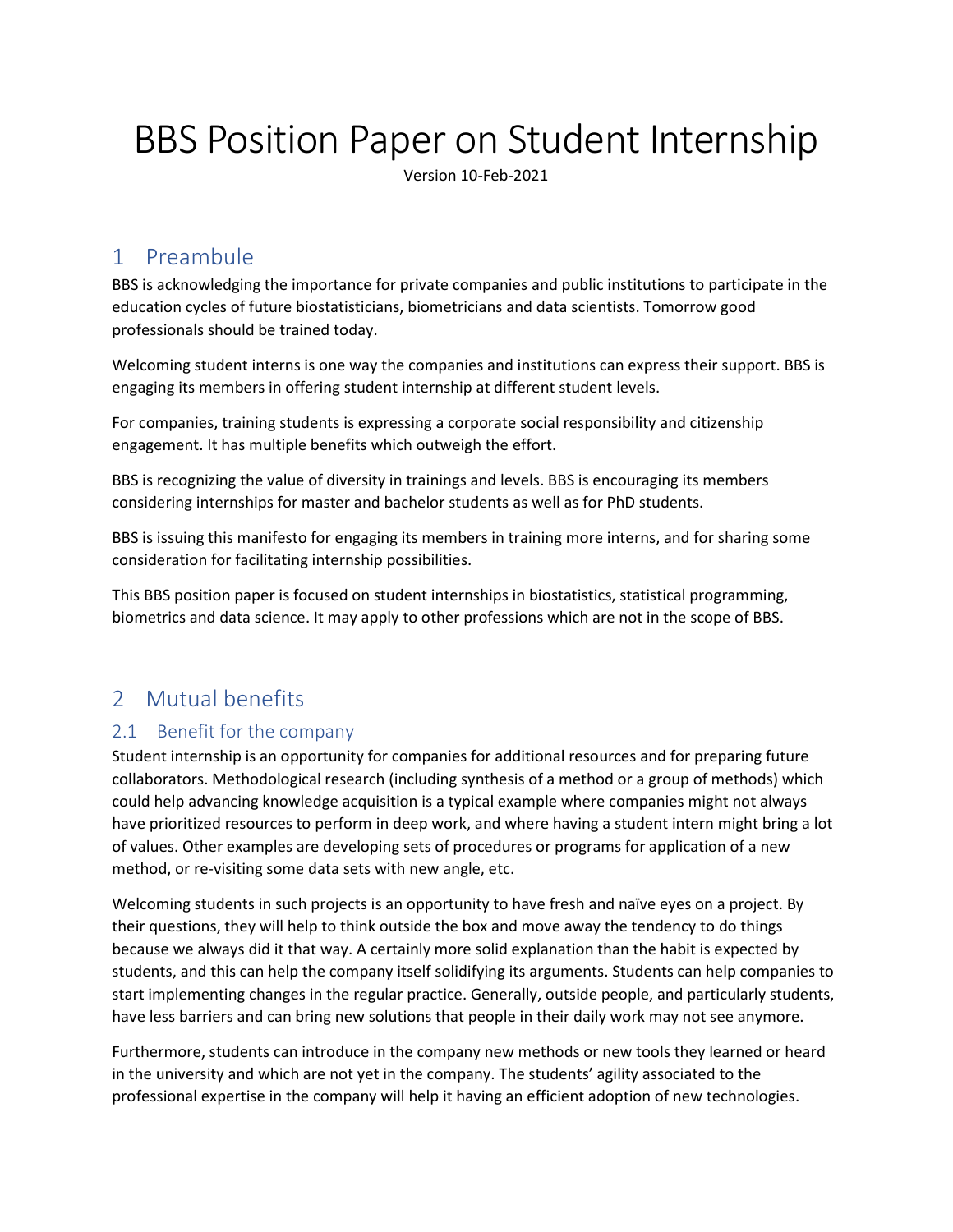Another expected benefit for the company is early identification of young talents the company would like to acquire in the future. In that aspect, proposing student internships is a good pre-hiring tactic. In fact, we often see that interns are hired later.

In addition, student internships can strengthen the collaboration between the company and the universities. For example, we often see that an internship topic leads to a master thesis at university and can by that stimulate the collaboration between industry and academia.

Finally, supervising student interns can also be motivating for the mentors, providing them with additional opportunities to grow. Generally, people like working with interns and this source of motivation can help having a highly engaged staff in the interest of the company.

#### 2.2 Benefit for the student

Student internships facilitate the transition from the student status to professional workforce by applying theoretical knowledge into real practice.

The first benefit for students is discovering the daily biostatistics job in the company working environment, before a definitive career choice. One direct outcome of an internship is to confirm the student's future engagement in the biostatistics profession in clinical research.

On top of the practical application, students will certainly discover that there is a lot to learn above the course they received; not only technical skills are needed but soft skills are also important. Companies are offering this complementary learning, and students will discover that professionals engage themselves in a continuous learning all long their life.

Internships are offering opportunities for students to test, develop and assess themselves their employability before entering in the job market. They will start networking in their future profession and benefit from the coaching or friendly advices from experienced colleagues.

#### 2.3 Benefit for the university

Student internships are additional and complementary assets to theoretical trainings. They are providing opportunities to professors as their students to confront the academic knowledge to the real problems which may impact how methods are used.

As already discussed above internships can also stimulate the collaboration between the company and the university, not only by adding interesting theses but also by leading to interesting collaboration topics. Depending on the research questions addressed, it allows for unique opportunities for cocreation between industry and academia. The more valuable the opportunity, the more relationships between university, industry and student must be well specified.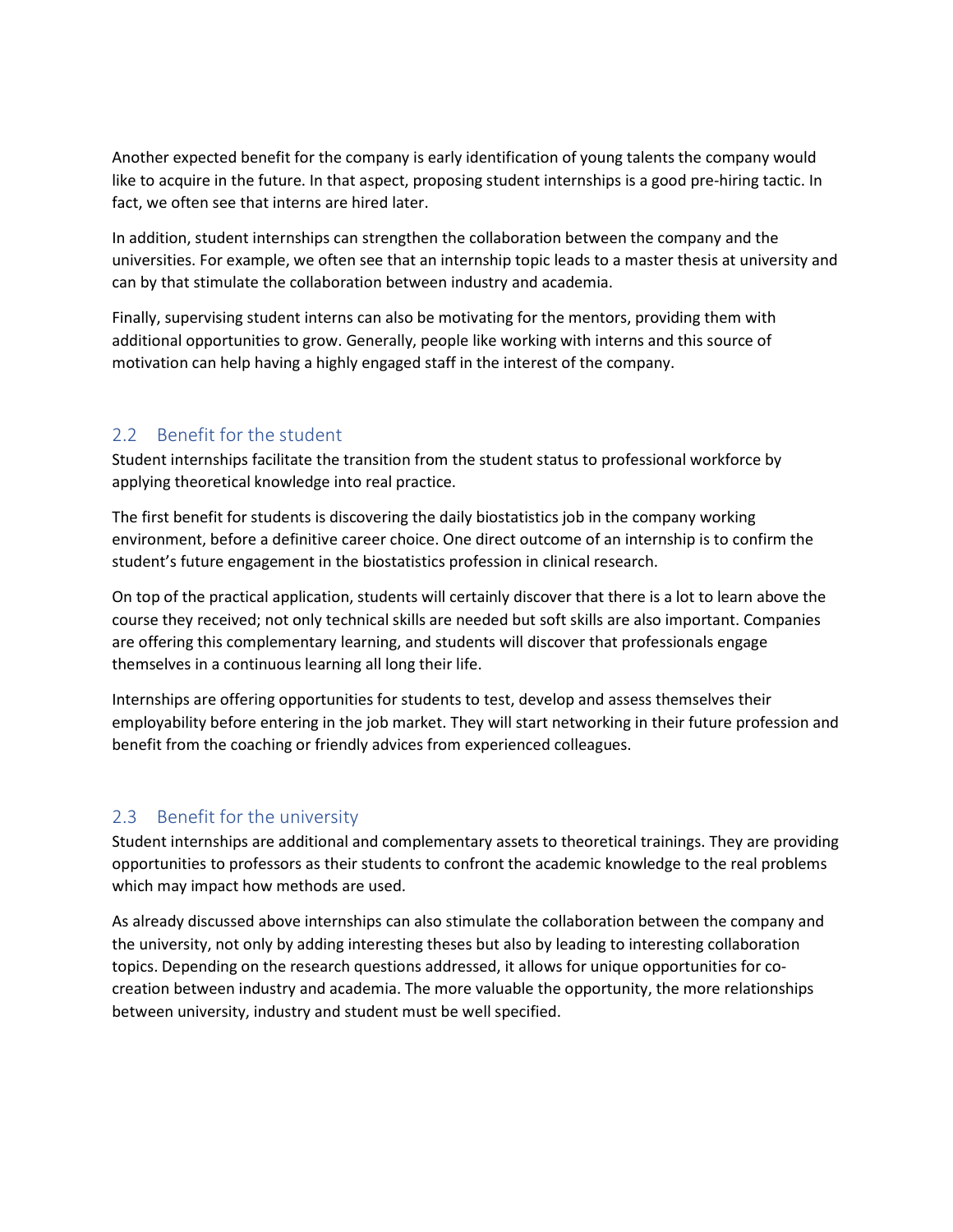## 3 Tripartite agreement and working contract

Objectives and terms of the internship shall be clear to avoid potential misuse of the internship.

#### 3.1 Tripartite agreement

BBS is considering that student internship can be a step within the student cursus which is part of the student initial education. For making it real, BBS is advising the university to be included in the student internship agreement. As an option, a tripartite agreement can be advised for fixing the roles and responsibilities of the company, the student and the university, in terms of educational objectives.

Being part of the education, the internship may receive a form of assessment or validation from the university.

During the internship, students may continue to benefit from their student status. It is advised they receive mentoring from both the company and the university.

The tripartite agreement can define the internship period with respect of the cursus. It can also include if the student will have to go back to university for some courses or exams during the internship period.

BBS is encouraging reducing the bureaucracy and having the agreement at the right level according to the internship context: light agreement when possible, more detailed agreement when, for example, a research project should be kept confidential.

Recognizing that a tripartite agreement is not the standard today, it should not be redundant with a working contract when existing, and it may be considered either a good alternative or a good addition to the usual working contract. Notably, it could be useful to the student for creating evidences that the contractual relationship with the company is included in his/her academic cursus.

## 3.2 Role of the company and working contract

No official status exists for student interns in Switzerland at federal level. Therefore, BBS is advising that a regular working contract is signed between the company and students, considering that the concept of internship is implicitly associated with a temporary position.

Of note, confidentiality is often one aspect covered by the working contract. Thus, it may not be necessary to cover it again in the tripartite agreement if no additional confidentiality aspects involving the university are needed.

The student internship should have a clear educational objective for the student. Thus, the student internship is not for sourcing a regular job, and it is not a way for hiring a temporary worker. However, BBS is recognizing that regular activities have their place during the internship as part of the training and the student should complete them with professionalism while the company should take into account that the student is not yet a certificated professional. At least, this is an important part of experience an internship can offer to students.

Remuneration of the student should reflect the work done by the student as well as the educational benefit is receiving from the internship and the company engagement in it.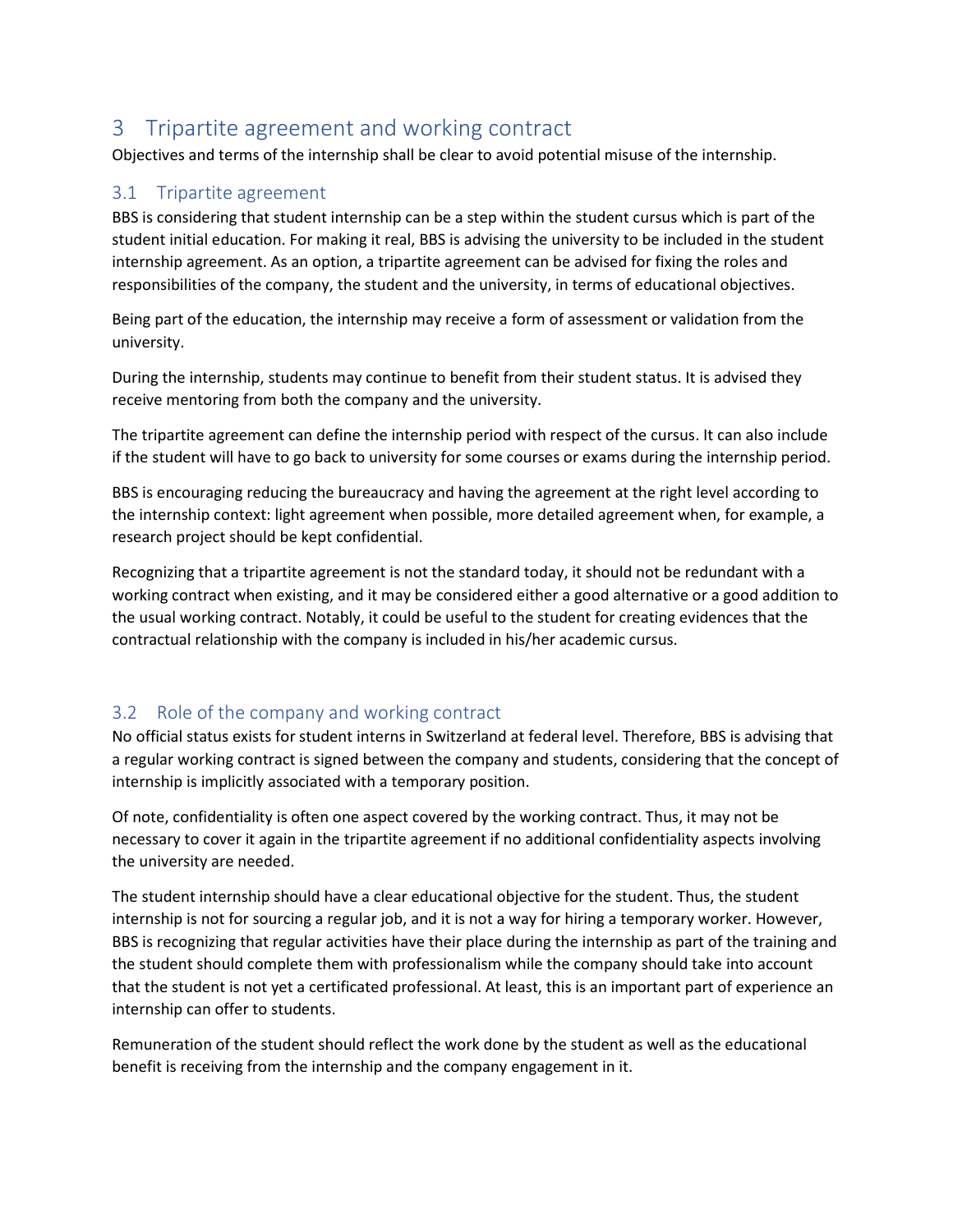The primary purpose of a student internship is not to resource any regular job. BBS advises not including student interns in full time equivalent (FTE) workers account.

It is also not expected that temporary worker agencies are used for hiring student interns on behalf of companies.

BBS will support that a certificate is delivered to the student at the end of the internship.

#### 3.3 Special note concerning non-Swiss students

BBS is engaging universities in clarifying with local authorities which internships are required or advised in their cursus. Indeed, at the time a student is accepted for studying in Switzerland, her/his residence permit should reflect all the aspects of her/his studies, including internships which are part of them.

Importantly, considering internship is not a regular job and it is part of the cursus; BBS is supporting that the internship time is not counted by authorities in the foreign student working allowance associated to her/his permit. In a way, the student should receive the authorization for internship in the same time is receiving her/his Swiss residence permit for her/his studying.

In addition to the tripartite agreement, a general document, issued by the university, explaining the importance of the internship in the cursus could help the student in the defense of her/his position to local population offices, and particularly when the company is not seating in the same canton than the university.

## 3.4 Patents, intellectual properties and publications

Internship is a fantastic opportunity of value co-creation between industry and academia, in which the student is a major actor. A tripartite agreement may closely define the rules for handling rights on possible values created.

Publication is generally one expected outcome from an internship. However, making public the internship work may not always be allowed as the student may work on data that should stay confidential or which can't be published before a date. Rules for allowance/restriction of publications have their place in the tripartite agreement.

Some internships may provide the support of a thesis. However, making the research public may come as a limitation to the internship for the industry. Thus, it is important that such possibility and limitations are discussed and fixed upfront between the 3 parties. A panel of solutions may exist, including confidentiality agreement for the thesis jurors, combined open and private sessions in the thesis defense, etc…